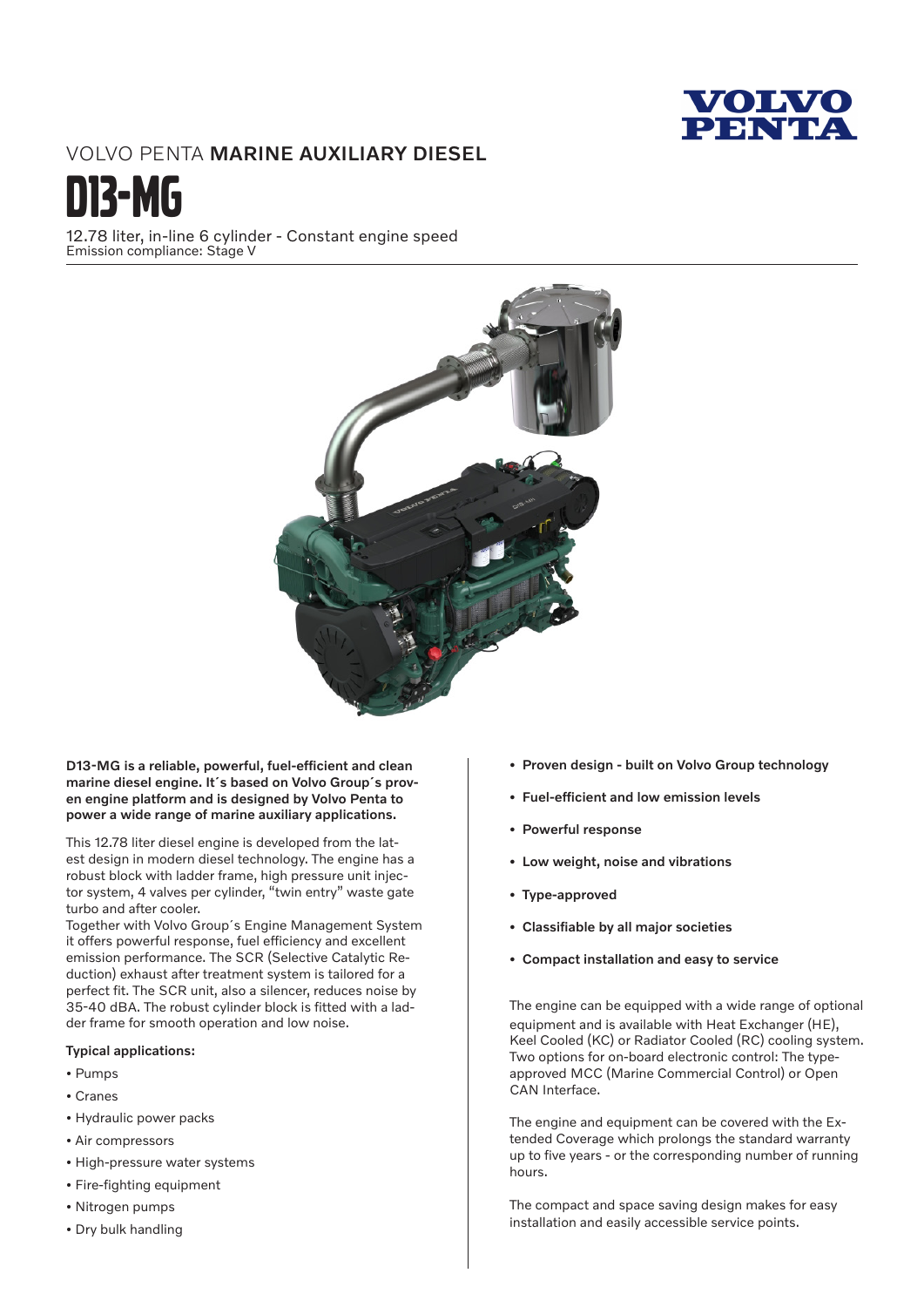# Technical Data Engine

| Engine designation                     | <b>D13 MG</b>                                                                |          |
|----------------------------------------|------------------------------------------------------------------------------|----------|
| No. of cylinders and configuration     | in-line 6                                                                    |          |
| Method of operation                    | 4-stroke, direct-injected, turbocharged diesel engine with charge air cooler |          |
| Bore/stroke, mm                        | 131/158                                                                      |          |
| Displacement, I                        | 12.78                                                                        |          |
| Compression ratio                      | 18.5                                                                         |          |
|                                        | 1500 rpm                                                                     | 1800 rpm |
| Crankshaft power HE, kW                | 296                                                                          | 296      |
| Crankshaft power RC, kW                | 285                                                                          | 277      |
| Crankshaft power KC, kW                | 296                                                                          | 296      |
| Specific fuel consumption HE/KC, g/kWh |                                                                              |          |
| 50%                                    | 205                                                                          | 218.5    |
| 75%                                    |                                                                              |          |
| 100%                                   | 192                                                                          | 201      |
| Recommended fuel conform to            | ASTM-D975 1-D & 2-D, EN 590, JIS KK 2204 or HVO.                             |          |

T10% overload available acc. to class requirements. Fuel temperature 40°C (104°F). Technical data according to ISO 3046 Fuel Stop Power with a tolerance ±4%. Fuel with a lower calorific<br>value of 42700 kJ/kg and density of

## **Dimensions**

Not for installation, mm (inches)

## Engine with HE & KC **Engine with RC** Engine with RC